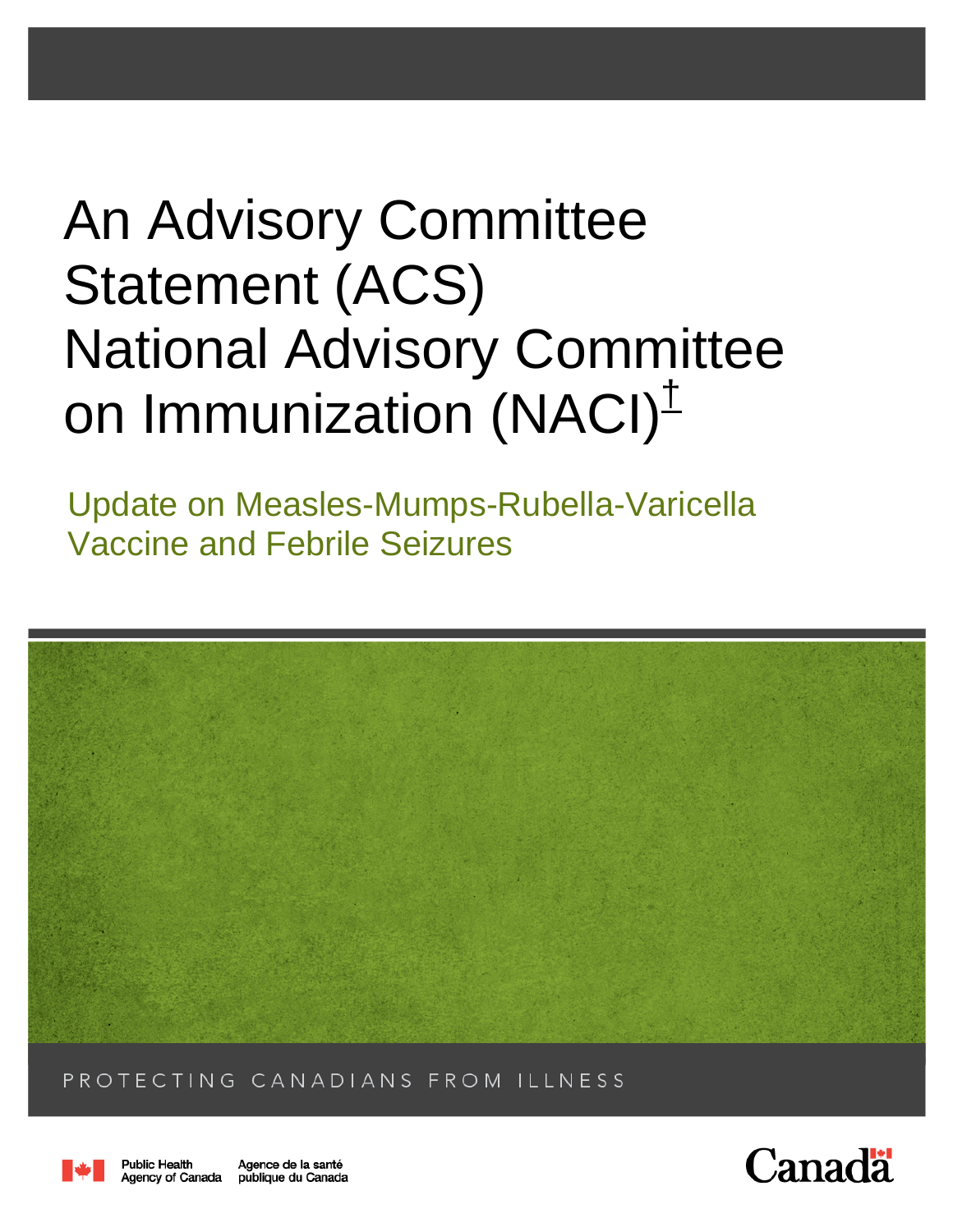#### **TO PROMOTE AND PROTECT THE HEALTH OF CANADIANS THROUGH LEADERSHIP, PARTNERSHIP, INNOVATION AND ACTION IN PUBLIC HEALTH.**

—Public Health Agency of Canada

Également disponible en français sous le titre :

Mise à jour sur le vaccin contre la rougeole, la rubéole, les oreillons et la varicelle et les convulsions fébriles

This publication can be made available in alternative formats upon request.

© Her Majesty the Queen in Right of Canada, as represented by the Minister of Health, 2015

Publication date: April 2016

This publication may be reproduced for personal or internal use only without permission provided the source is fully acknowledged. However, multiple copy reproduction of this publication in whole or in part for purposes of resale or redistribution requires the prior written permission from the Minister of Public Works and Government Services Canada, Ottawa, Ontario K1A 0S5 or copyright.droitdauteur@pwgsc.gc.ca.

Cat.: HP40-151/2016E-PDF ISBN: 978-0-660-04526-9 Pub.: 150252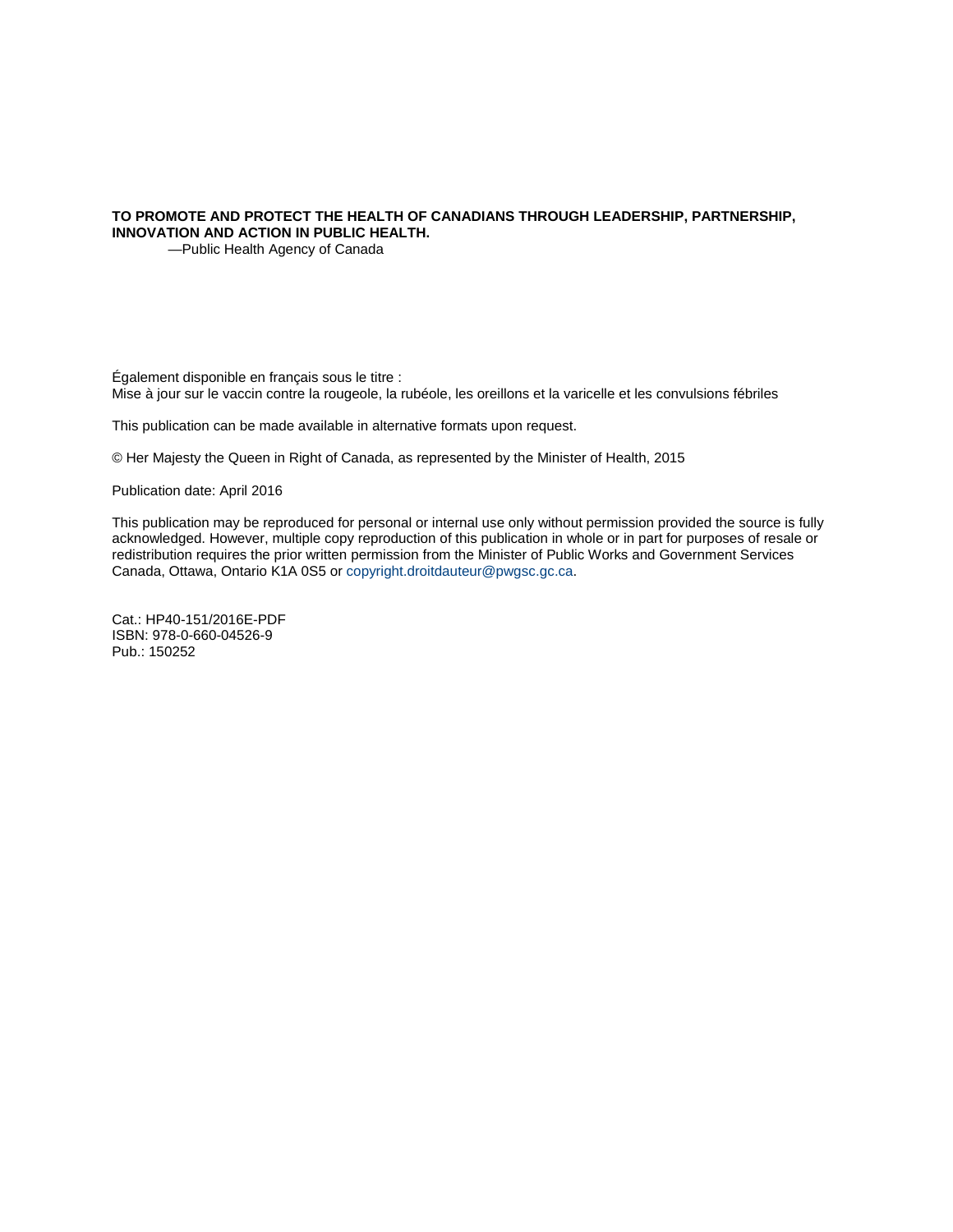# PREAMBLE

The National Advisory Committee on Immunization (NACI) provides the Public Health Agency of Canada (hereafter referred to as the Agency) with ongoing and timely medical, scientific, and public health advice relating to immunization. The Agency acknowledges that the advice and recommendations set out in this statement are based upon the best current available scientific knowledge and is disseminating this document for information purposes. People administering the vaccine should also be aware of the contents of the relevant product monograph(s). Recommendations for use and other information set out herein may differ from that set out in the product monograph(s) of the Canadian manufacturer(s) of the vaccine(s). Manufacturer(s) have sought approval of the vaccine(s) and provided evidence as to its safety and efficacy only when it is used in accordance with the product monographs. NACI members and liaison members conduct themselves within the context of the Agency's Policy on Conflict of Interest, including yearly declaration of potential conflict of interest.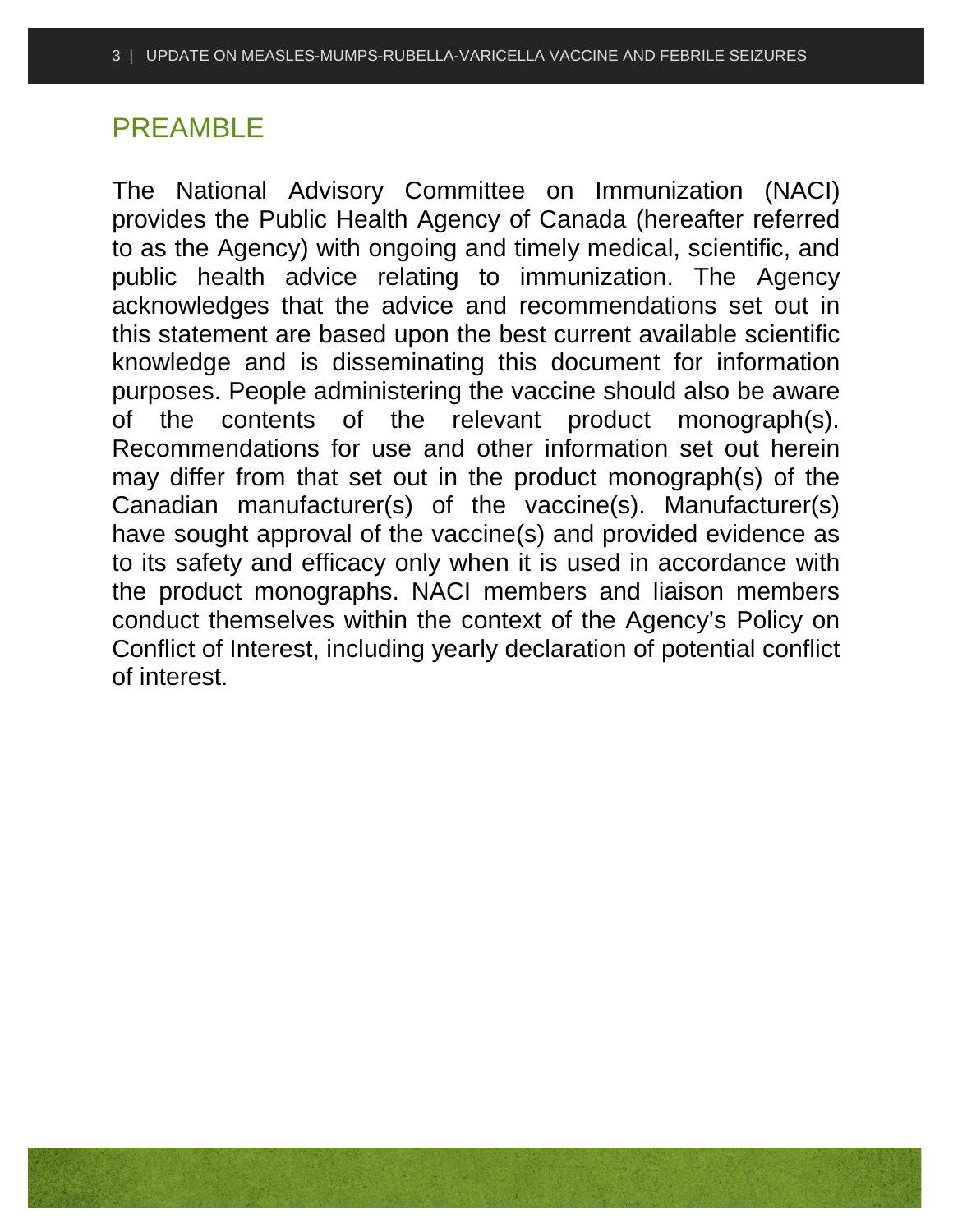# **TABLE OF CONTENTS**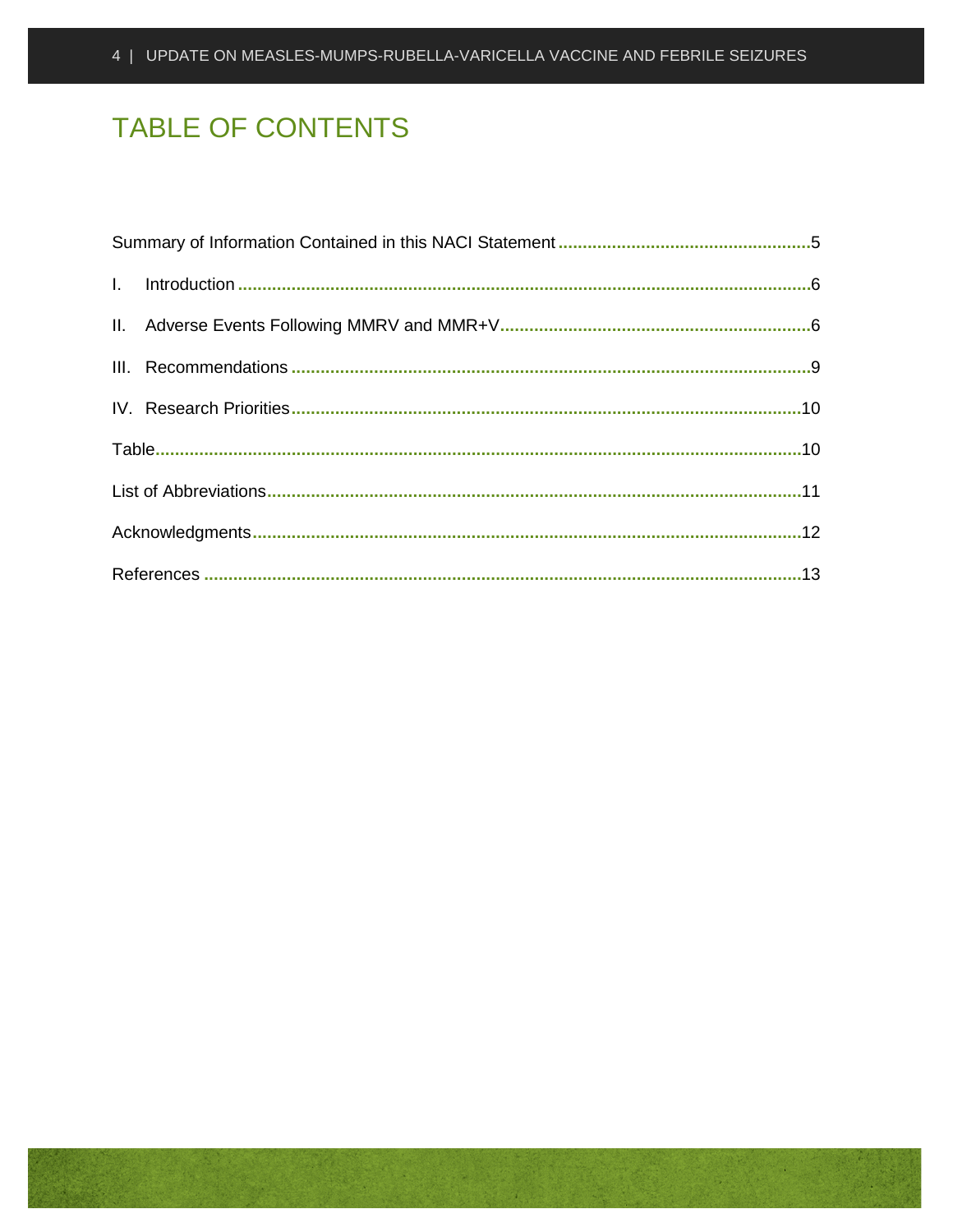# <span id="page-4-0"></span>SUMMARY OF INFORMATION CONTAINED IN THIS NACI STATEMENT

The following highlights key information for immunization providers. Please refer to the remainder of the Statement for details.

#### **1. What**

Febrile seizures are reported in 2% to 5% of children between the ages of 3 months and 5 years, frequently associated with underlying viral infections, and may follow childhood immunizations. Febrile seizures that are generalized but short-lived (< 15 minutes), and that do not recur within 24 hours are generally considered benign. There is evidence that combination MMRV vaccine products including Priorix-Tetra<sup>®</sup> (GlaxoSmithKline [GSK] Inc.) and ProQuad<sup>™</sup> (Merck Canada Inc.) are associated with a small but real increased risk of febrile seizures in the 7 to 10 days following immunization with the first dose in infancy, as compared to MMR and varicella vaccines administered in separate injections.

#### **2. Who**

Infants age 12 to 47 months receiving their first dose of MMRV vaccines.

#### **3. How**

Infants aged 12 to 47 months *may* receive a first dose of MMR and Varicella vaccines separately or the combined MMRV formulation. This consideration will be jurisdiction-specific depending on provincial/territorial immunization recommendations.

#### **4. Why**

With evidence that combined MMRV vaccine products including Priorix-Tetra<sup>®</sup> and ProQuad<sup>™</sup> are associated with a small but real increased risk of febrile seizures following the first dose compared to separate injections, parents need to be counselled and, depending on provincial and territorial immunization programmes, offered a choice of vaccination strategy.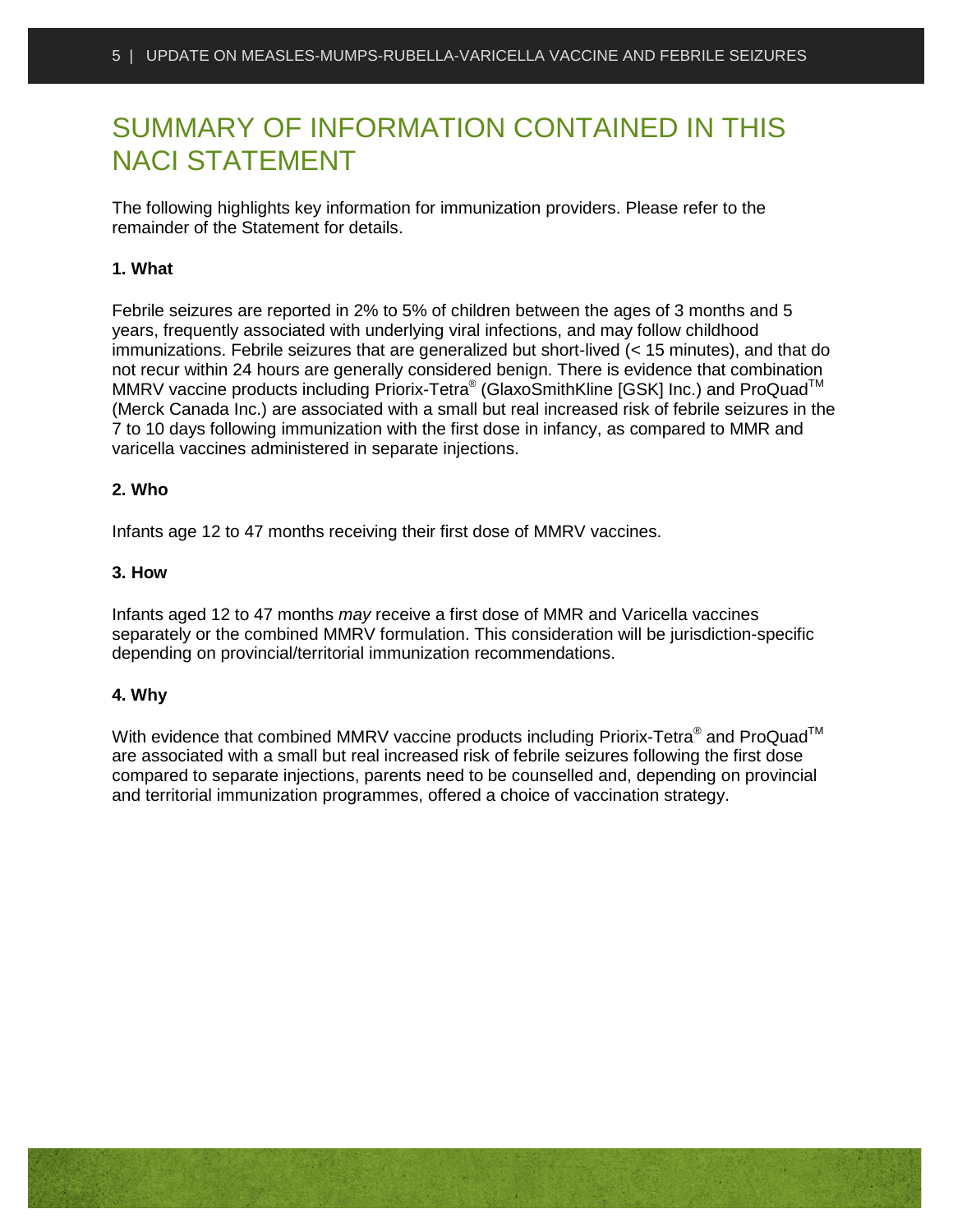### <span id="page-5-0"></span>I. INTRODUCTION

MMR vaccines have been available in Canada since the 1970s, and univalent varicella vaccines since 1998. The availability of a combined MMRV vaccine has enabled vaccine providers to reduce the number of injections. In 2010, NACI published 2 statements, one on recommendations for MMRV $^{(1)}$  and one on 2-dose varicella vaccination<sup>(2)</sup>.

Studies have shown a small increased risk for febrile seizures after the first dose of measles, mumps, rubella (MMR) vaccines given within the first 2 years of age. This increased risk has not been observed following the administration of univalent varicella vaccines<sup>(3)</sup>. There is ongoing evidence, however, that combined MMRV vaccine products including Priorix-Tetra® (GlaxoSmithKline [GSK] Inc., authorized in 2007) and ProQuadTM (Merck Canada Inc., authorized in 2012 in Canada and 2006 in the United States) are associated with a small increase in the risk of febrile seizures in the 7 to 10 days following immunization when compared to MMR and varicella vaccines administered separately (MMR+V). At the time of publication of the MMRV statement in 2010, Priorix-Tetra® was the only product available in Canada and although there was evidence of an increased risk of fever following MMRV compared to MMR+V, there was not clear evidence that this increased risk of fever led to an increased risk in febrile seizures.

This statement reviews updated evidence for febrile seizures following measles-mumps-rubellavaricella (MMRV) vaccines, including new information related to Priorix-Tetra<sup>®</sup> and additional data on ProQuad™, and provides recommendations for immunization programs.

# <span id="page-5-1"></span>II. ADVERSE EVENTS FOLLOWING MMRV AND MMR+V

#### **Local reactions and fever after Priorix-Tetra®**

As highlighted in the 2010 statement, data from published studies and from the manufacturer's database of over 6,700 administered doses have demonstrated the safety of combined MMRV vaccine (as Priorix-Tetra®). When it was given as a single dose to children after their first birthday, minor adverse events including fever were comparable to the MMR+V or MMR  $q$ roups<sup> $(4)$ </sup>.

In other studies, when two primary doses of MMRV (Priorix-Tetra<sup>®</sup>) were administered six to eight weeks apart after 12 months of age, the first dose was associated with a higher proportion of minor adverse events; i.e., pain in 8% to 12%, redness in 30%, swelling in 10%, fever in 60% to 68% (10%  $\geq$  39.5°C), and measles/rubella-like or varicella-like rashes in 3% to 5%<sup>(5)(6)</sup>. These rates were comparable to the group given MMR+V, except for fever, which was significantly higher in the MMRV group, at 50% overall; however the proportion of children with fever  $\geq 39.5^{\circ}$ was similar in both groups. Proportions of adverse events were similar after the second dose of MMRV; pain in 9% to 14%, redness in 33%, swelling in 14%. However, fever was seen less often, in 36% to 43% (5% ≥ 39.5°C), as well as a lower incidence of measles/rubella-like rash at 1%. Czajka et al. reported similar findings<sup>(7)</sup>, with fever following MMRV and MMR+V of 61% and 46% respectively.

Halperin et al.<sup>(8)</sup> studied the use of these vaccines administered to infants aged 15 to 75 months who had previously received one dose of each of MMR+V after their first birthday. Children who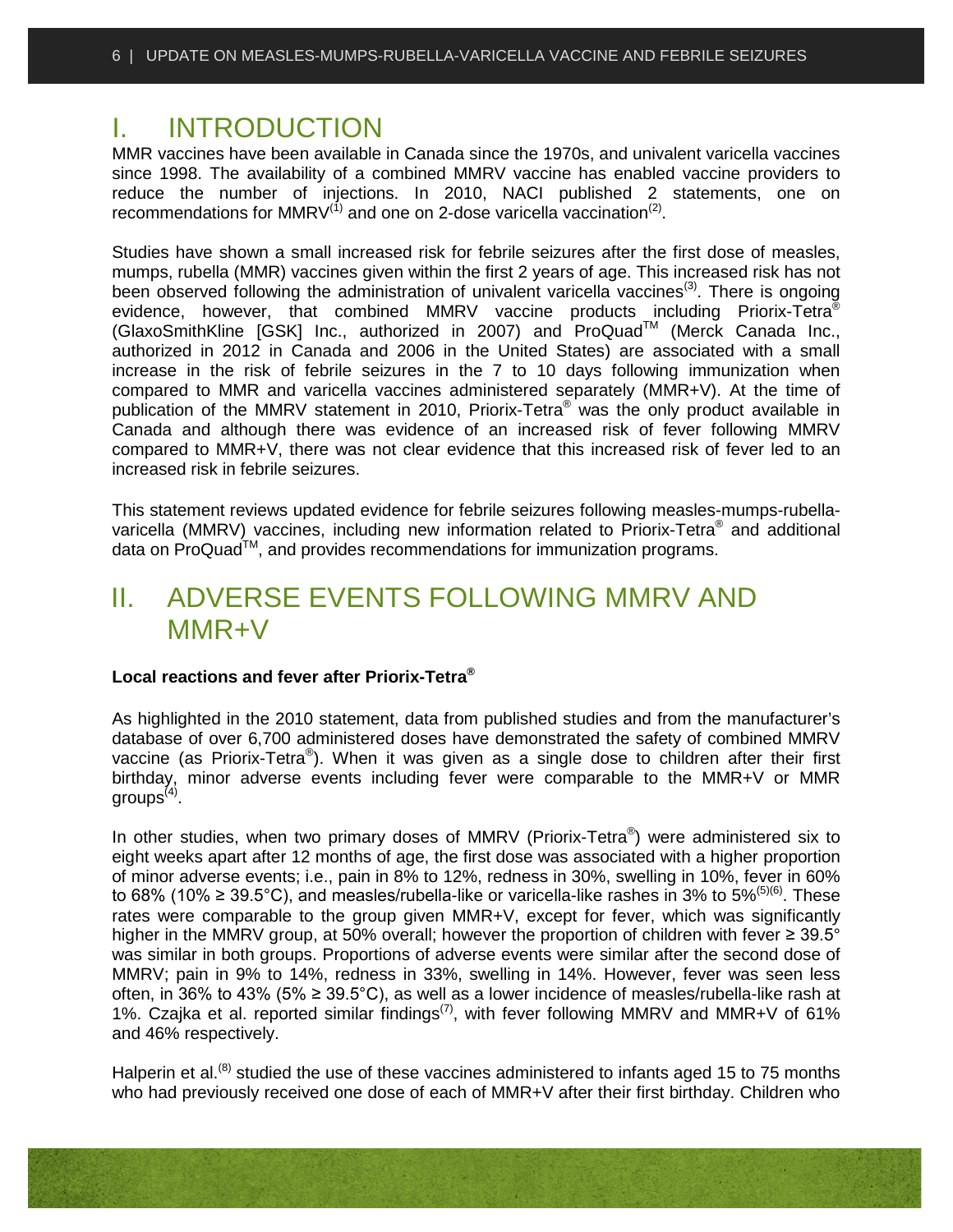had received their subsequent dose as MMRV, reported redness, local swelling and fever not significantly different from the group that received MMR+V as the subsequent dose, except for pain, which was lower in the MMR+V group (24% vs 33%). A similar observation was made by Vesikari et al.: pain was reported by 73% of children in the group receiving a second-dose of MMRV (after a previous dose of MMRV) compared to 58% in children receiving a first dose of MMRV (after a previous dose MMR), though this finding was not statistically significant<sup>(9)</sup>. Fever was also not significantly different between the two groups (33% vs 22%). The number of children studied, however, was small (48 receiving the first dose as MMRV and 45 receiving MMR).

When MMRV was administered at least six weeks after MMR in 15 to 23 month-old and 2 to 6 year-old children in a study by Gillet et al. (10), proportions of children reporting a generalized rash, varicella-like rash, measles or rubella-like rash, local pain and swelling were comparable to the corresponding control subgroup who received MMR+V, while local site redness was significantly more common in the MMRV group (28% vs 12%). However, fever  $\geq 38.0^{\circ}$ C occurring within 14 days post-vaccination was more common in the MMRV subgroup (41%), than in the MMR+V subgroup (32%) in the children aged 15 to 23 months, but not in children aged 2 to 6 years. However, the risk of Grade 3 fever (i.e.,  $\geq$  39.5°C) post-vaccination was not significantly different between study and control groups (2% to 3% each).

In a study in which MMRV was administered simultaneously with  $DTaP-HBV-IPV/Hib<sup>(11)</sup>$ , the rate of localized redness, swelling and rash at the MMRV and DTaP-HBV-IPV/Hib injection sites was comparable to those in the single (individual) vaccine groups. The risk of fever in the simultaneous administration group was comparable to the MMRV only group (76% versus 74% respectively), which both were higher than the DTaP-HBV-IPV/Hib only group (48%), suggesting that MMRV was more likely to be responsible for the fever in the simultaneous administration group.

In summary, as a result of the pre-licensure observations of increased risk of fever with the administration of Priorix-Tetra<sup>®</sup> – in comparison to MMR and Varicella vaccines given separately – febrile seizures became a subject of particular post-marketing surveillance interest and studies were initiated to better understand this risk.

#### **Recent studies of febrile seizures after MMRV vaccination**

Febrile seizures are reported in 2% to 5% of children between the ages of 6 and 60 months<sup>(12)</sup>. They are frequently associated with underlying viral infections and may follow childhood immunizations. Simple febrile seizures are generalized, short-lived (< 15 minutes) and do not recur within 24 hours. They are generally considered benign, with an excellent neurological prognosis. A simple febrile seizure occurring after immunization is not considered a contraindication for future vaccination with either the same, or other childhood vaccines<sup>(13)(p77)</sup>.

Febrile seizures after MMRV vaccination were initially reported in the U.S. $A^{(14)}$ : children receiving a first dose of ProQuad™ had higher rates of febrile seizure when compared with children receiving MMR and varicella vaccines administered separately. In a post-licensure study by Klein and colleagues<sup>(15)</sup> using the Vaccine Safety Datalink with 83,107 children aged 12 to 23 months who received MMRV vaccine and 376,354 children who received MMR and varicella (MMR+V) vaccines separately, the febrile seizure rate 7 to 10 days after vaccination was 9.3 per 10,000 vaccinations among the MMRV recipients and 4.6 per 10,000 vaccinations among the MMR+V recipients (adjusted odds ratio =  $2.04$ ;  $95\%$  CI:  $1.44-2.90$ ;  $p<0.0001$ ). It was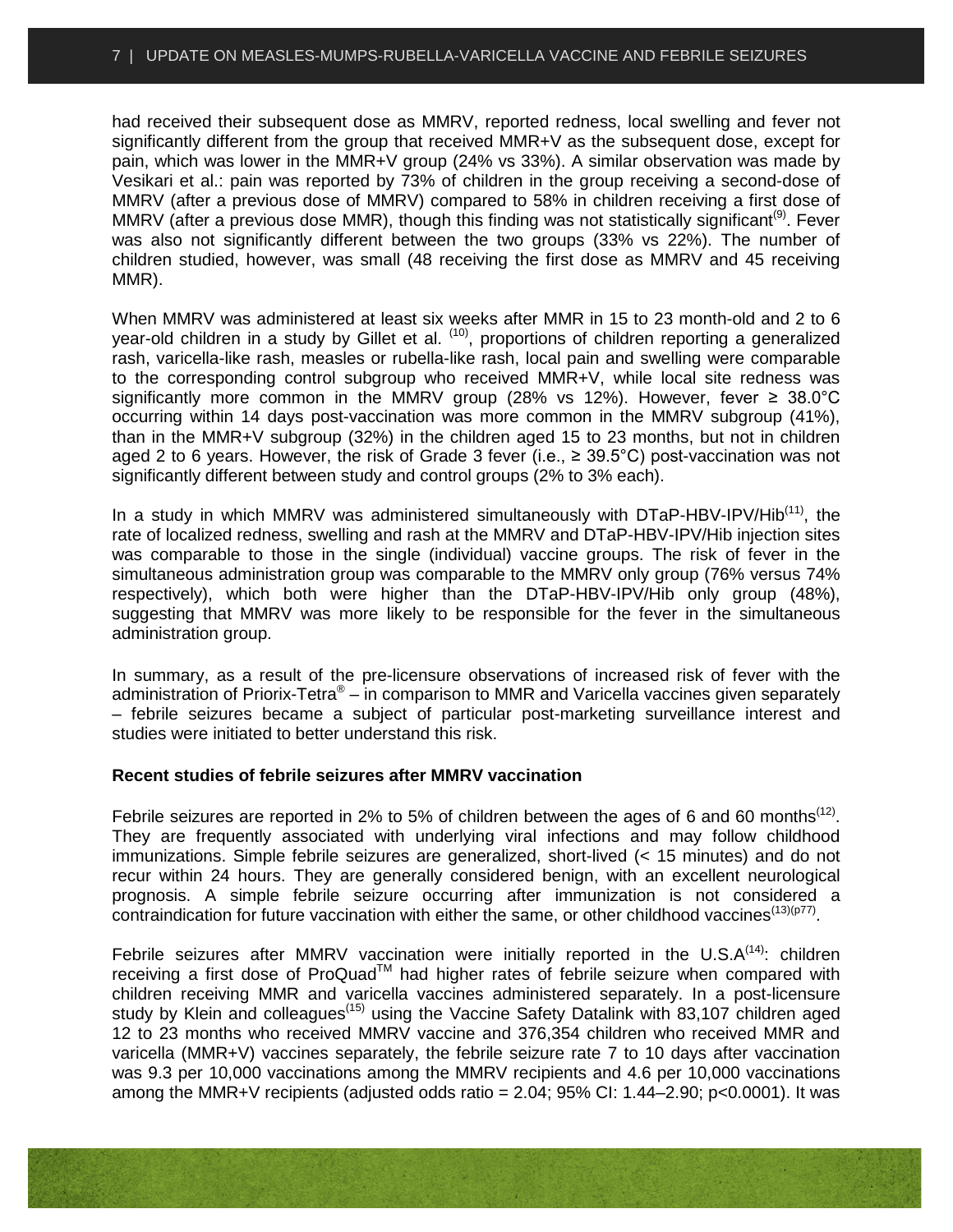estimated that one additional febrile seizure would occur for every 2,300 children immunized with MMRV rather than with MMR+V. Of the 166 children who experienced febrile seizures after vaccination, 26 (16%) were hospitalized.

In a separate post-marketing study by Jacobsen et  $al^{(16)}$ . involving 14,263 children aged 12 to 60 months (99% were aged 12 to 23 months) in each group, the investigators reported a 2.3 times (95% CI: 0.6–9.0) higher relative risk (RR) for febrile seizures 5 to 12 days after MMRV vaccination (5 per 10,000 vaccinations), when compared with the historic control group of children vaccinated with MMR+V at the same visit (2 per 10,000 vaccinations). This study was later expanded to encompass a larger sample size, 31,298 children for each group, with similar results. The rate of febrile seizures 5 to 12 days after first vaccination with MMRV was 7/10,000 doses, as compared with  $3.2/10,000$  doses in the MMR+V group (RR = 2.2, 95% CI: 1.04–4.65).

In February 2008, the USA's Advisory Committee on Immunization Practices (ACIP) changed its recommendations $(17)$  made in 2007, and rescinded their preference for the use of the combination MMRV vaccine over separate injections of MMR vaccine and varicella vaccine<sup> $(17)$ </sup>. As indicated in their update, this change was a result of the preliminary data available but also as a result of limited availability of MMRV at that time.

In 2009, final data became available from the two post-licensure studies<sup> $(4)(8)$ </sup>. In addition, while the incidence of febrile seizures after a second dose of ProQuad™ administered at 4 to 6 years of age in the U.S. was not initially assessed, the completed post-licensure studies were able to examine this question. For a second dose of MMRV (administered at 4-6 years of age), there was no increased risk of febrile seizures compared to MMR+V. A second dose of MMRV administered to children aged 15-26 months was also associated with lower risk of fever compared to a first dose of either MMRV or MMR+V, suggesting that the additional risk with MMRV is restricted to the first dose, regardless of age at second dose.

In 2010, the ACIP therefore updated its recommendations<sup> $(18)$ </sup> which included a multi-pronged approach. It advised that, for the first dose at age 12-47 months, either MMRV or MMR+V may be used, but further advised providers who would consider the administration of MMRV to discuss clearly the benefits and risks of both MMRV and MMR+V with parents. Unless the parent or caregiver expresses a preference for MMRV, MMR+V is preferred for the first dose in this age group. For the second dose, at any age, and for the first dose at age four and above, MMRV was preferred. Finally, ACIP also included an added precaution that children with a personal or familial history (sibling or parent) of seizures of any etiology, should receive separate MMR+V.

#### **Febrile Seizures after Priorix-Tetra**®

At the time of the change in ACIP's recommendations in 2010 and the publication of NACI's statements, the risk of febrile seizures after the administration of GSK's MMRV vaccine, Priorix-Tetra<sup>®</sup>, had not been reported to be higher when compared with MMR+V. This finding is in spite of the observed higher risk of fever ≥ 38.0°C (although not for ≥ 39.5°C) after the first dose of MMRV in children under 2 years of age. It was unclear whether the less common occurrence of febrile seizure could be attributed to the lower potency of varicella present in Priorix-Tetra® compared with ProQuad™, or whether studies of Priorix-Tetra® had been too small to detect a true difference in febrile seizures. In a study by Schuster et al. in Germany<sup>(5)</sup>, in which two doses of MMRV, or MMRV followed by MMR, were administered six weeks apart in children 10 to 21 months of age, febrile seizure was uncommon and comparable in both MMRV and MMR+V groups. In the MMRV group, three out of 732 (0.4%) febrile seizures occurred (though only one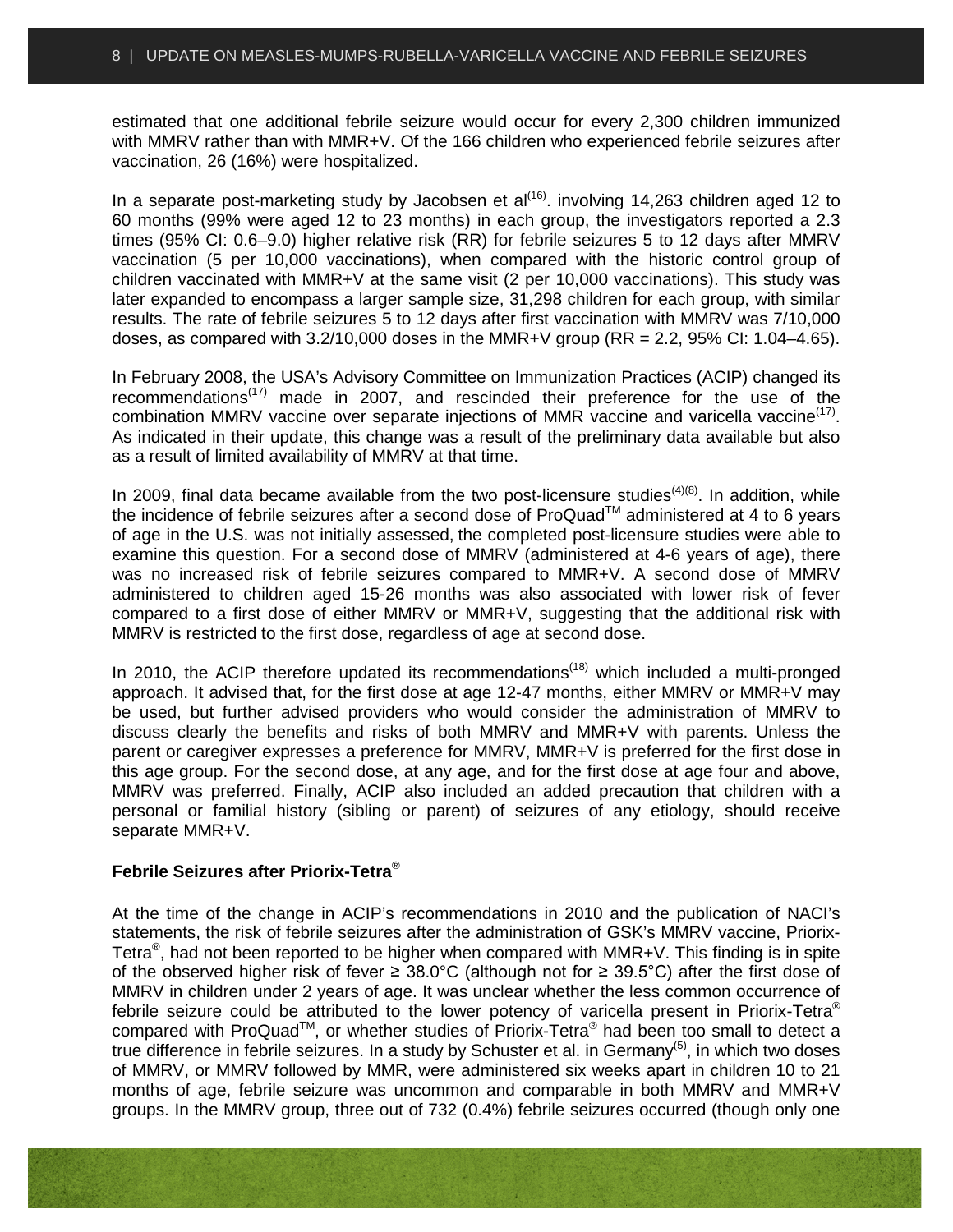of the three was deemed to be related to vaccination), while in the MMR+V group, there was one febrile seizure out of 232 [0.4%]. Gillet et al.<sup>(10)</sup> also documented febrile seizures occurring in their cohort of 458 children aged 15 months to 6 years previously vaccinated with MMR, and randomized to receive either MMRV or MMR+V, followed by a dose of varicella vaccine six to eight weeks later. Only one patient in the control group had febrile seizures, after both the administration of concomitant MMR+V vaccines and the second dose of varicella vaccine. Consequently, larger post-licensure studies were needed to determine if there was any increase in risk of febrile seizure after Priorix-Tetra®.

Using data on immunization and medical visits between 2006 and 2013, MacDonald et al. <sup>(19)</sup> conducted a large population-based cohort study in Alberta of 277,774 children aged 12-23 months. They compared the risk of febrile seizures after the first dose of MMRV vaccine with MMR+V given separately during the same clinic visit. The study used two time periods: before the introduction of MMRV, from 2006 to mid-2010 (when MMR and varicella vaccines were given separately) and in the years following MMRV introduction, from mid-2010 to 2012. For each vaccine, an observational window was defined as 42 days prior to and 42 days following the vaccination visit, with a maximal risk window defined as between 7-10 days after immunization when viral replication would be highest and thus the risk of a febrile seizure the greatest. Age and calendar year were controlled. An elevated risk for MMRV vs. MMR+V was found only during the maximal risk window and was 1.99 (95% CI 1.30-3.05). This finding translated to an excess risk of 1 febrile seizure for every 2,841 doses of MMRV, consistent with the findings in the US with ProQuad™ and the first statistically significant finding for Priorix-Tetra®.

The study also looked at a sub-group of children at higher risk for seizures as a result of underlying medical conditions including a history of febrile seizures, seizure disorder or other neurologic conditions. Among those children, which represented 4% of the cohort (n=11,006) there was no difference between the two vaccination strategies  $(RR = 1.30, 95\% \text{ Cl } 0.60\text{-}2.79)$ . The differential risk between MMRV and MMR+V was not increased, which differed from what was found for the entire cohort or the low-risk subgroup (RR = 2.27, 95%CI 1.48-3.49).

### <span id="page-8-0"></span>III. RECOMMENDATIONS

Since the publication of the statements by NACI on MMRV and 2-dose varicella vaccination in 2010, evidence has accumulated of an increased risk of febrile seizures after the first dose of MMRV given up to 47 months of age, as compared to MMR and varicella given separately, for both products now available for use in Canada. This risk is estimated at about 1 additional febrile seizure for every 2,300 to 2,800 doses of MMRV vaccine. Studies suggest that the risk of febrile seizures is not elevated with a first dose given at age 4 years and older.

#### **Recommendation #1:**

For the first dose given up to 47 months of age, MMR and varicella vaccines can be given either as MMRV or MMR+V. However, the following considerations should be taken into account: parental acceptability of the increased risk of febrile seizure, potential impact on the perception of safety and vaccination coverage, as well as the need for an additional injection. These considerations may be jurisdiction-specific. (*NACI recommendation – Grade A)*

#### **Recommendation #2:**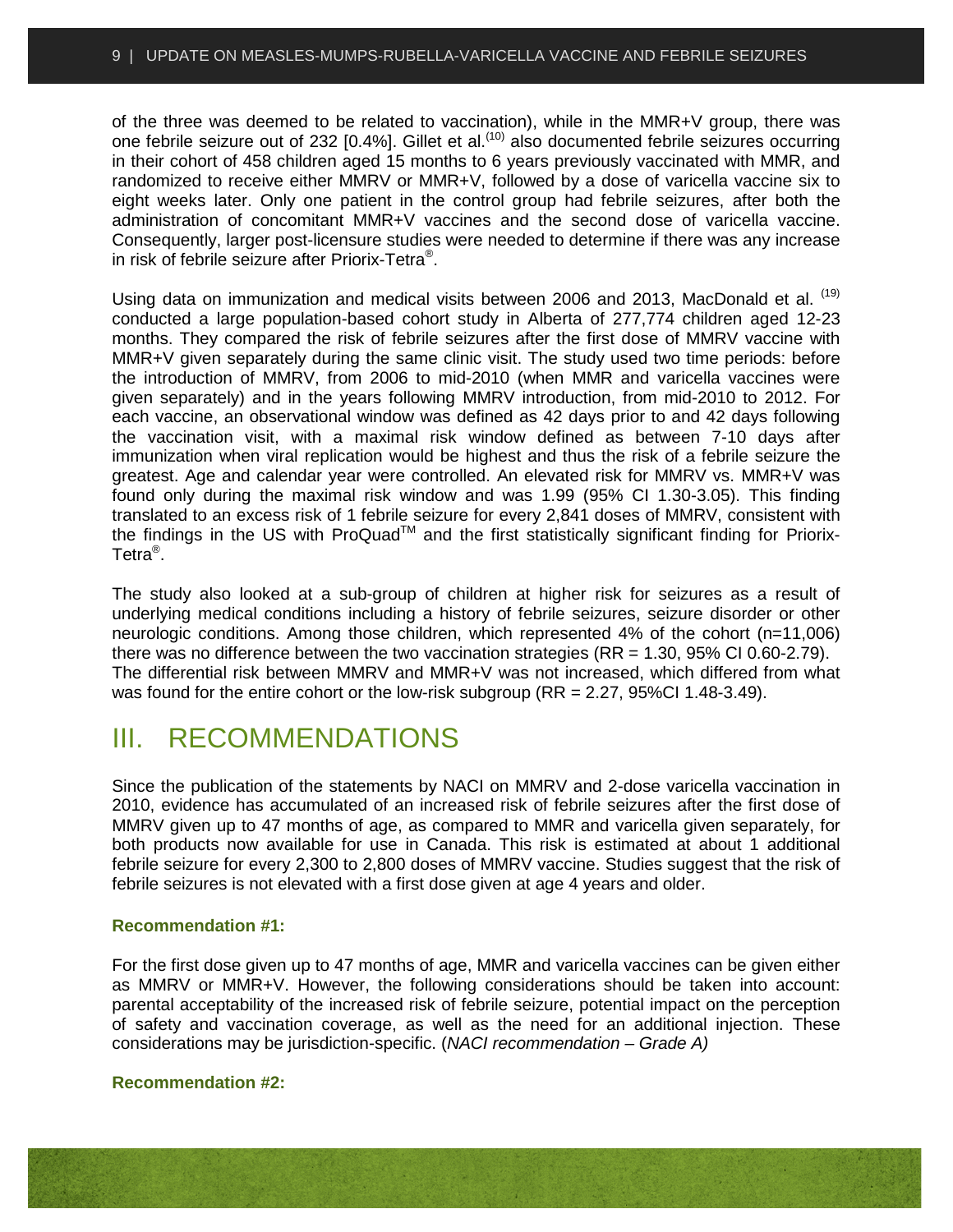Children at higher risk for seizures as a result of underlying medical conditions including a history of febrile seizures, seizure disorder or other neurologic conditions may receive MMRV. (*NACI recommendation – Grade B)*

## <span id="page-9-0"></span>IV. RESEARCH PRIORITIES

Research to address the following outstanding questions is encouraged:

- 1. To refine post-marketing surveillance to determine the febrile seizure rates after MMRV or MMR+V vaccination in Canada.
- 2. To determine parental and provider preferences for single vaccine (MMRV) versus multiple injection vaccines (MMR+V) considering the differential risk of febrile seizures, and any impact on vaccination coverage.

# <span id="page-9-1"></span>TABLE

| A | NACI concludes that there is good evidence to recommend immunization.                                                                                                                              |
|---|----------------------------------------------------------------------------------------------------------------------------------------------------------------------------------------------------|
| в | NACI concludes that there is <b>fair</b> evidence to recommend immunization.                                                                                                                       |
|   | NACI concludes that the existing evidence is <b>conflicting</b> and does not allow making a<br>recommendation for or against immunization; however other factors may influence<br>decision-making. |
| D | NACI concludes that there is fair evidence to recommend against immunization.                                                                                                                      |
| F | NACI concludes that there is good evidence to recommend against immunization.                                                                                                                      |
|   | NACI concludes that there is <b>insufficient</b> evidence (in either quantity and/or quality) to<br>make a recommendation, however other factors may influence decision-making.                    |

#### **Table. NACI Recommendation for Immunization -- Grades**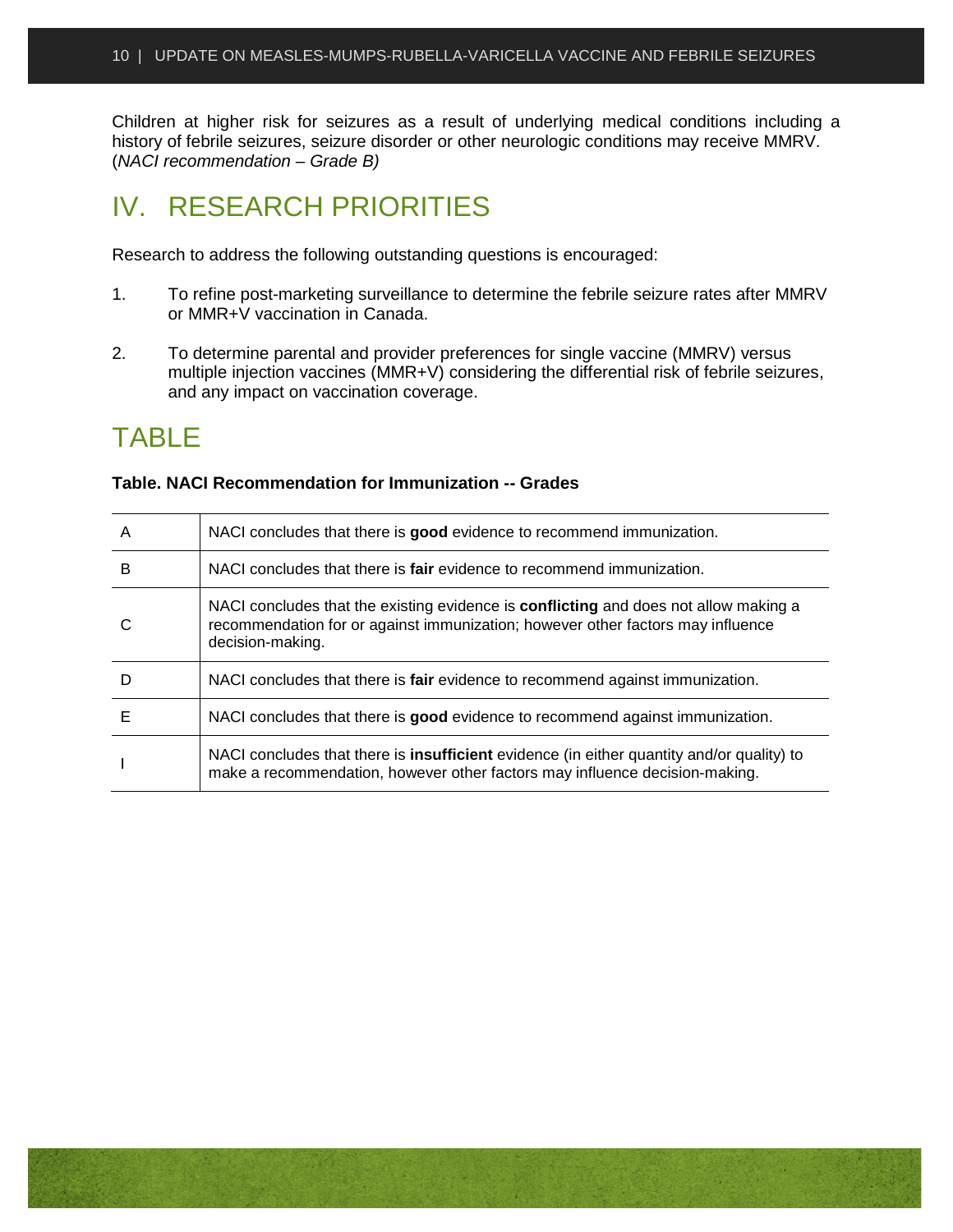# <span id="page-10-0"></span>LIST OF ABBREVIATIONS

| <b>Abbreviation</b>                                                                   | Term                                                                                                                                                                                                                                      |
|---------------------------------------------------------------------------------------|-------------------------------------------------------------------------------------------------------------------------------------------------------------------------------------------------------------------------------------------|
| <b>ACIP</b><br><b>GACVS</b><br><b>GSK</b><br><b>MMR</b><br><b>MMRV</b><br><b>NACI</b> | <b>Advisory Committee on Immunization Practices</b><br>Global Advisory Committee on Vaccine Safety<br>GlaxoSmithKline<br>Measles-mumps-rubella<br>Measles-Mumps-Rubella-Varicella vaccines<br>National Advisory Committee on Immunization |
| RR.                                                                                   | <b>Relative Risk</b>                                                                                                                                                                                                                      |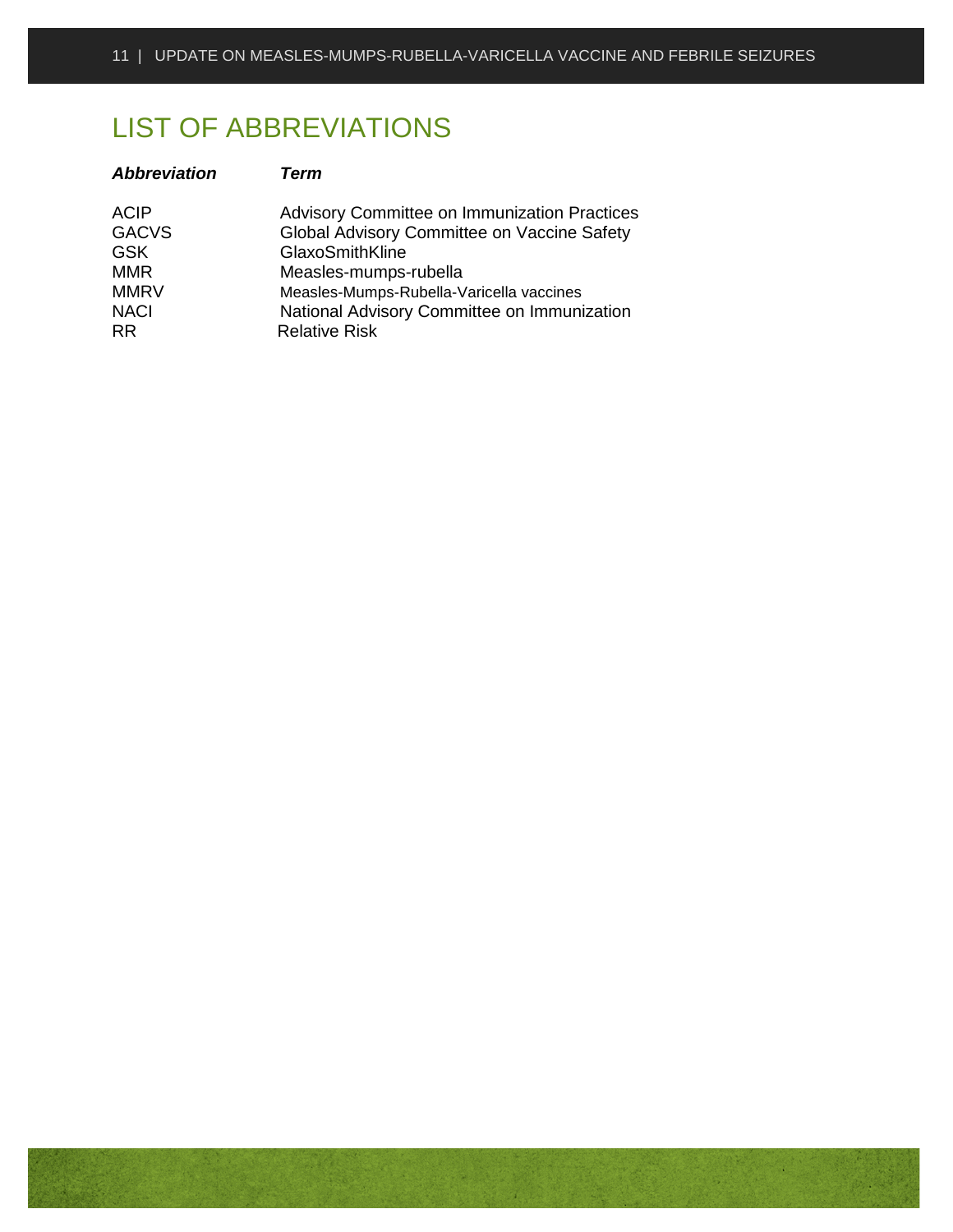# <span id="page-11-0"></span>ACKNOWLEDGMENTS

† **NACI Members:** Dr. I. Gemmill (Chair), Dr. C. Quach (Vice-Chair), Dr. N. Dayneka, Dr. S. Deeks, Dr. B. Henry, Ms. S. Marchant-Short, Dr. M. Salvadori, Dr. N. Sicard, Dr. W. Vaudry, Dr. D. Vinh, Dr. R. Warrington.

**Former NACI Members**: Dr. D. Kumar, Dr. B. Seifert

**Liaison Representatives:** Dr. J. Blake (Society of Obstetricians and Gynaecologists of Canada), Dr. J. Brophy (Canadian Association for Immunization Research and Evaluation), Dr. A. Cohn (Centers for Disease Control and Prevention), Dr. J. Emili (College of Family Physicians of Canada), Dr. M. Lavoie (Council of Chief Medical Officers of Health), Dr. C. Mah (Canadian Public Health Association), Dr. D. Moore (Canadian Paediatric Society), Dr. A. Pham-Huy (Association of Medical Microbiology and Infectious Disease Canada), Ms. E. Sartison (Canadian Immunization Committee).

**Ex-Officio Representatives:** Dr. (LCdr) K. Barnes (National Defence and the Canadian Armed Forces), Ms. G. Charos (Centre for Immunization and Respiratory Infectious Diseases [CIRID], Public Health Agency of Canada [PHAC]), Dr. G. Coleman (Biologics and Genetic Therapies Directorate, Health Canada [HC]), Dr. J. Gallivan (Marketed Health Products Directorate [MHPD], HC), Ms. J. Pennock (CIRID, PHAC), Dr. T. Wong (First Nations and Inuit Health Branch [FNIHB], HC).

**Former Ex-Officio Representatives**: Dr. J. Brooks (CIRID, PHAC), Dr. (LCol) P. Eagan (National Defence and the Canadian Armed Forces), Dr. B. Law (CIRID, PHAC), Ms. M. St-Laurent (CIRID, PHAC).

**†This statement was prepared by** Dr. R. Pless, Dr. C. Quach and approved by NACI.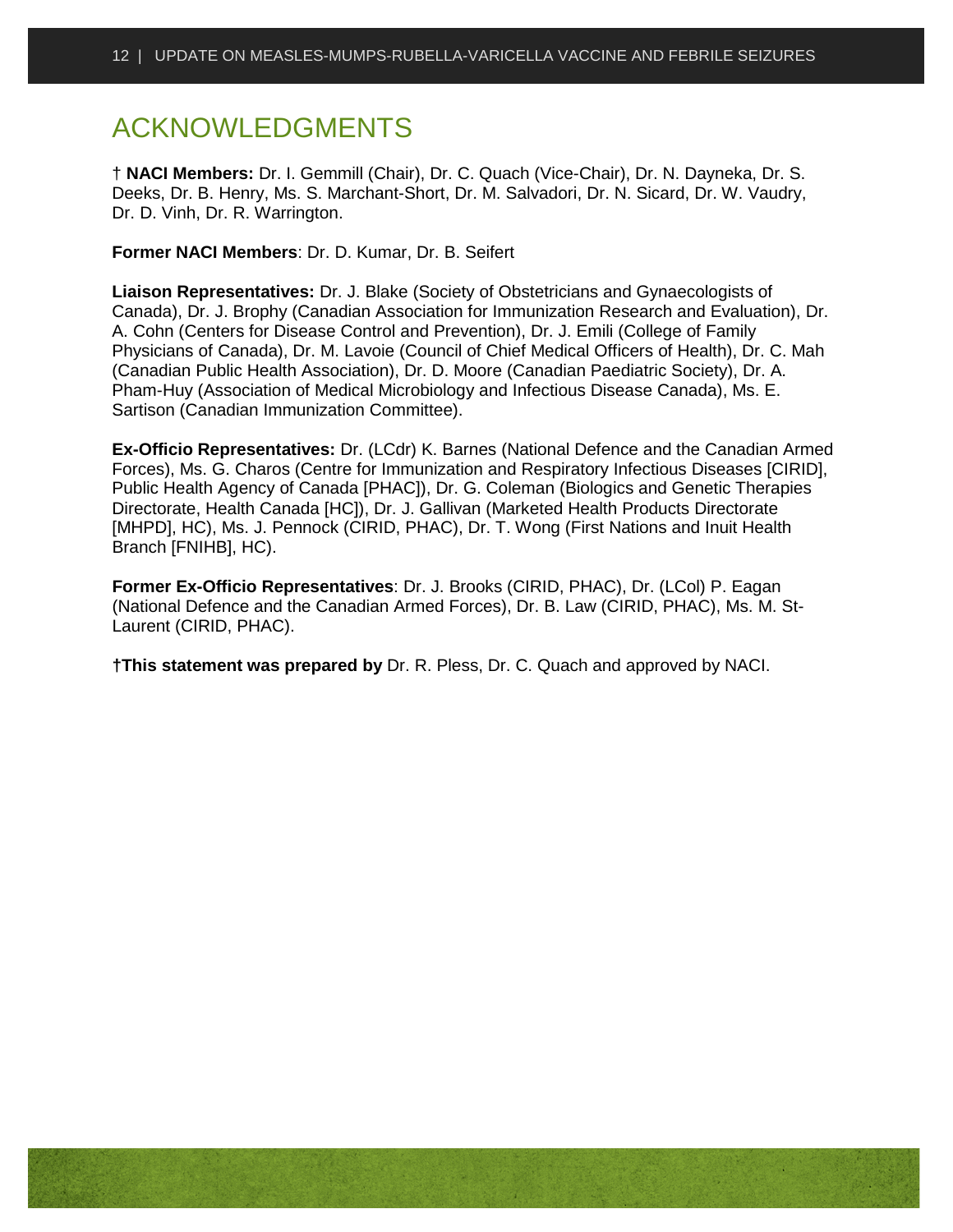# <span id="page-12-0"></span>**REFERENCES**

(1) National Advisory Committee on Immunization (NACI). Statement on Measles-Mumps-Rubella-Varicella Vaccine. Can Commun Dis Rep. 2010;36(ACS-9):1-22.

(2) National Advisory Committee on Immunization. Varicella vaccine 2-dose recommendations for children aged 12 months to 12 years in canada. Can Commun Dis Rep. 2009.

(3) Macartney KK, Gidding HF, Trinh L, et al. Febrile seizures following measles and varicella vaccines in young children in Australia. Vaccine. 2015;33(11):1412-7.

(4) Nolan T, McIntyre P, Roberton D, et al. Reactogenicity and immunogenicity of a live attenuated tetravalent measles-mumps-rubella-varicella (MMRV) vaccine. Vaccine. 2002;21(0264-410; 3-4):281-9.

(5) Schuster V, Otto W, Maurer L, et al. Immunogenicity and safety assessments after one and two doses of a refrigerator-stable tetravalent measles-mumps-rubella-varicella vaccine in healthy children during the second year of life. Pediatr Infect Dis J. 2008;27(0891-3668; 8):724- 30.

(6) Knuf M, Habermehl P, Zepp F, et al. Immunogenicity and safety of two doses of tetravalent measles-mumps-rubella-varicella vaccine in healthy children. Pediatr Infect Dis J. 2006;25(0891-3668; 1):12-8.

(7) Czajka H, Schuster V, Zepp F, et al. A combined measles, mumps, rubella and varicella vaccine (Priorix-Tetra): Immunogenicity and safety profile. Vaccine. 2009;27(47):6504-11.

(8) Halperin SA, Ferrera G, Scheifele D, et al. Safety and immunogenicity of a measles-mumpsrubella-varicella vaccine given as a second dose in children up to six years of age. Vaccine. 2009;27(0264-410; 20):2701-6.

(9) Vesikari T, Baer M, Willems P. Immunogenicity and Safety of a Second Dose of Measles-Mumps-Rubella-Varicella Vaccine in Healthy Children Aged 5 to 6 Years. Pediatr Infect Dis J. 2007;26(0891-3668; 2):153-8.

(10) Gillet Y, Steri GC, Behre U, et al. Immunogenicity and safety of measles-mumps-rubellavaricella (MMRV) vaccine followed by one dose of varicella vaccine in children aged 15 months-2 years or 2-6 years primed with measles-mumps-rubella (MMR) vaccine. Vaccine. 2009;27(0264-410; 3):446-53.

(11) Zepp F, Behre U, Kindler K, et al. Immunogenicity and safety of a tetravalent measlesmumps-rubella-varicella vaccine co-administered with a booster dose of a combined diphtheriatetanus-acellular pertussis-hepatitis B-inactivated poliovirus-Haemophilus influenzae type b conjugate vaccine in healthy children aged 12-23 months. Eur J Pediatr. 2007;166(0340-6199; 8):857-64.

(12) Febrile Seizures: Guideline for the Neurodiagnostic Evaluation of the Child With a Simple Febrile Seizure | From the American Academy of Pediatrics | Pediatrics Available at: [http://pediatrics.aappublications.org/content/127/2/389.](http://pediatrics.aappublications.org/content/127/2/389) Accessed 12/18/2015, 2015.